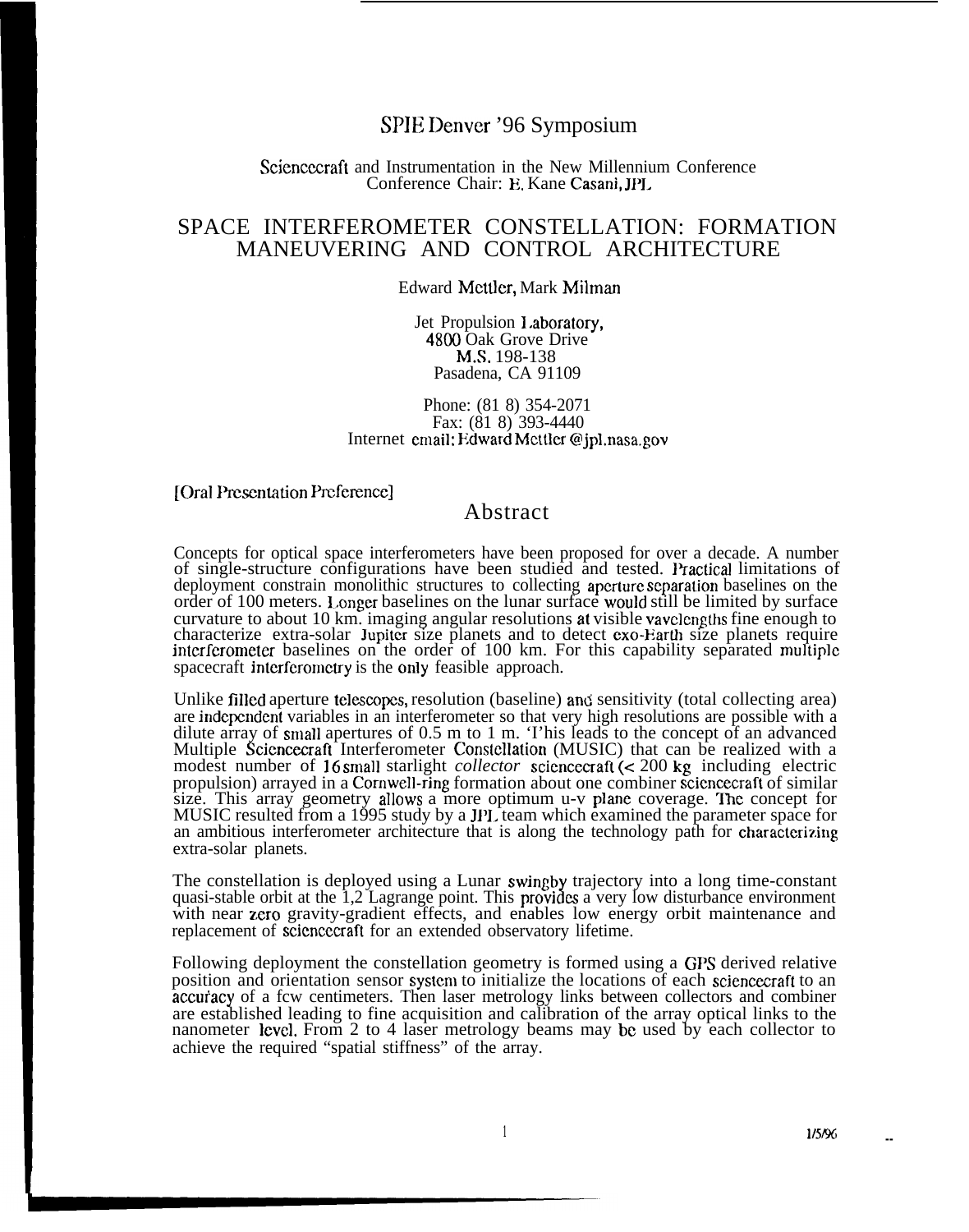The 16 *collector* scicncecraft relay starlight to a Michelson *combiner* scienceciaft located on center above the plane of the ring formation. The geometry of the constellation is that of an f/O.5 parabolic reflector. At a baseline of 100 km the propagation distance from each collector to the combiner is 70 km, 3-D stationkeeping control to several millimeters and laser mctrolog y between adjacent collectors, and between selected collector nodes and the combiner replace the elements of a monolithic structure, providing in effect an "optical truss". The combiner line-of-sight to the target star provides the reference for an incrtially stabilized constellation.

To further enhance the 3-D space rigidity of the system a second "mirror combiner" is added to the optical truss below the plane of the collector array and a laser beam connects the two combiners. The system geometry is now that of a "spoked wheel" with the axis between the two combiners serving as the "axle". The constellation is transformed into a "virtual" interferometer observatory<sup>7</sup> which behaves as an equivalent rigid body under the direction of a multi-level distributed autonomous command and control system.

in addition to station keeping and infrequent orbit maintenance maneuvers, there are three global movements or reconfiguration of the cmnstcllation as a science instrument that take place. These are baseline expansions or contractions of the array along each collector's radius vector, retargcting of the constellation by formation pivoting about the Cornwcll aperture tip and tilt axes, and aperture filling rotation of the formation about the target lineof-sight. At a given baseline, a full set of predetermined targets is observed before changing to the next baseline and recalibrating the systcm.

During science data aequisition,with the collectors placed irregular] y on the circumference of the Cornwell ring, the interferometer aperture  $u-v$  plane is sufficient y filled by a slow 180 degree rotation of the wheel about its axle. The collectors do not rotate about their body axes, rather they arc translated along the Cornwcll circle by rectilinear accelerations in the plane of the circle using pulsed-plasma micro-thrusters (PPT's). This provides the required tangential and ccntripetal balance of forces for tracking the curvilinear trajectory about the target star line-of-sight reprcscntcd by the''axle"of our constellation. Operating with baselines of 1 km to 100 km such an observatory can explore visible light resolutions of  $100 F-6$  arcseconds down to 1 E-6 arcscconds (exe-Jupiter planet characterization).

This paper focuses on the MUSIC science observation phase maneuvering and control system architecture, instrumentation, dynamic and autonomous control laws, fuel requirements and electric propulsion trades, Results provide insights into the implementation issues, control technology needs, and architectural vision for space interferometers in the new millennium.

Keywords: constellation, virtual interferometer, aperture baseline, extra-solar planets, optical truss.

### Biography:

IWwrd Mculcr hm **been** with JPI;s Avionic Systems Division for over 24 years. IIe has been the task leader for Modeling and Robust Control Synthesis research, team leader for Autonomous GN&C technology development, and GN&C lead for the Tactical Imaging Constellation Architecture design. He has held prior positions as systems engineer for the Precision Segmented Reflector Figure and Vibration Control, cognizant ACS engineer for the Defense Communications Satellite Autonomy design, Voyaga spacecraft ACS systems engineer and technical manager. He has 10 NASA Awards for technology innovations, a JP1. Outstanding Group Achievement award for the Tactical Imaging Constellation design, and a NASA Outstanding Group Achievement Award for the Voyager ACS design. IIc has a BSME from the [University of Massachusetts, and his graduate work is in Applied Mathematics at Adelphi University, and Control Systems at UCLA. He is a Senior Member of the AIAA, member of SPIE and AAS, and has published many papers in technical journals and conferences.

**--**